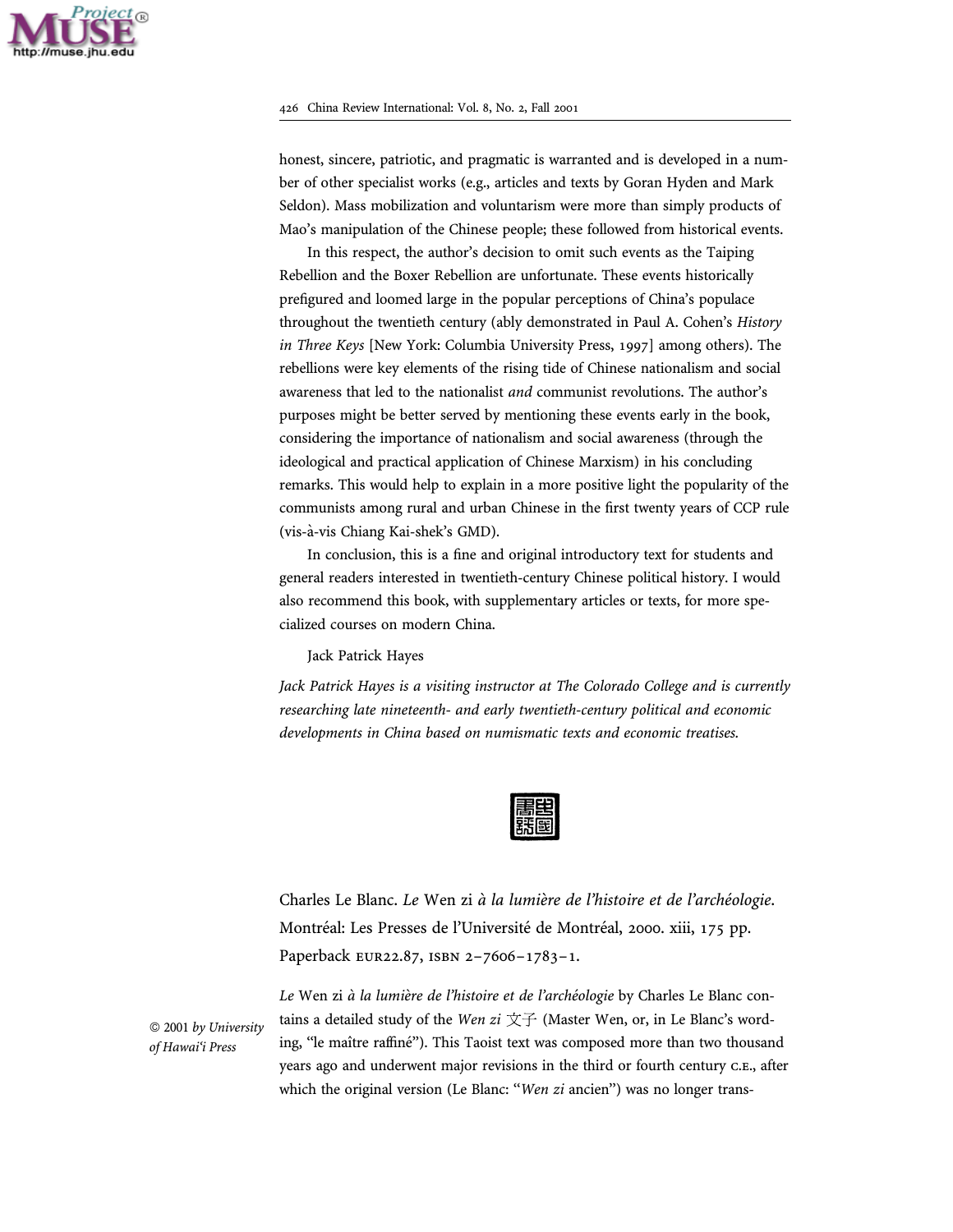mitted. Much of the content of the revised and transmitted version (Le Blanc: "Wen zi moderne") can be found in other texts, most notably the Huainan zi 淮南子. In fact, no less than three quarters of the transmitted Wen zi text corresponds to phrases or even entire paragraphs in the Huainan zi. In the eighth century this unusual phenomenon led to a long-term discussion as to the historical priority of the two texts. Many scholars throughout the centuries have favored the historical priority of the *Huainan zi*, while others, especially since the archaeological discovery of an original Wen zi manuscript in 1973, believe that the Wen zi predates the Huainan zi and, as a consequence, that the latter is copied from the former. Le Blanc's important study puts an end to this centuries-old discussion by showing not only the direction of borrowing, but also, and more importantly, the nature of the borrowing process.

The two main objectives of Le Blanc's study are to analyze the relationships (1) between the original Wen zi and the transmitted Wen zi and (2) between the transmitted Wen zi and the Huainan zi. The first objective is expounded in the Introduction. The second objective, expounded in chapter 2, is preceded by and based on the author's translation of chapter 5 of the Wen zi and followed by his translation of writings on the Wen zi by Chinese scholars.

In the Introduction, the reader is introduced to the only extant example of the original Wen zi to date: the bamboo slips discovered at Bajiaolang in Ding County (Hebei Province) in 1973. Le Blanc first discusses the dates of the bamboo manuscript (i.e., when it was copied onto the slips and when the slips were buried), then compares the manuscript with the transmitted Wen zi with regard to their structure, ideas, style, and historical context. The remarkable outcome of this comparison is that the original Wen zi and the transmitted Wen zi, despite the fact that the latter was based on the former, are nevertheless two different texts. This conclusion has far-reaching consequences, for we can now no longer speak of "the" Wen zi as a single text. This, of course, also influences our understanding of the Wen zi-Huainan zi relationship.

Chapters 1 and 2 form the first part of Le Blanc's book. This part, titled ''textual studies,'' starts with an annotated translation of Wen zi chapter 5, based on the edition of Xu Lingfu 徐靈府 (fl. 810-816). The choice of this chapter is anything but arbitrary, for it is the only chapter of which a substantial part corresponds to the bamboo manuscript and of which we have a version on paper from the eighth century, discovered at Dunhuang in 1908. In the Chinese text printed alongside Le Blanc's translation, those phrases that also appear on the bamboo slips are underlined, whereas differences between the Dunhuang and Xu Lingfu editions are mentioned in footnotes. Another reason for choosing this chapter is that it contains large portions of text corresponding to the Huainan zi, which provides ideal material for a critical comparison of the two texts.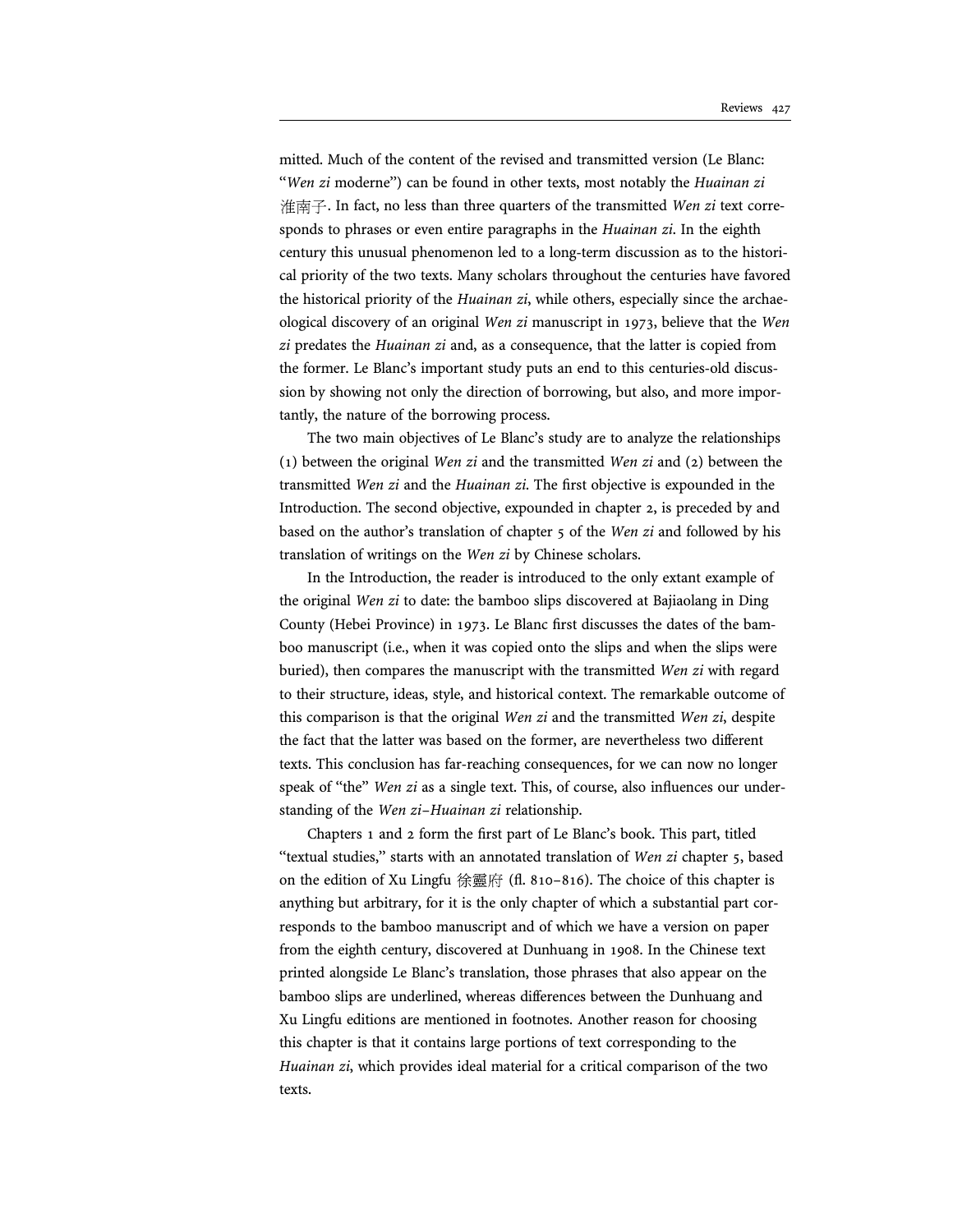The underlying assumption of the critical comparison is that chapter 5 of the transmitted Wen zi is a composite text that can be divided into three mutually exclusive parts: about one third is based on the original Wen zi and another third on the Huainan zi, and the remainder is either by the hand of the editor(s) of the transmitted Wen zi or copied from other texts, including the Lao zi, Guan zi, Meng zi, Zhuang zi, and Xun zi. This assumption is supported by the key feature of the methodology used by Le Blanc in his critical comparison, namely the distinction between dialogic and non-dialogic sections in the transmitted Wen zi. Dialogic sections start with a question by Master Wen (in one case by King Ping 平王) followed by an answer ascribed to the Old Master 老子 (in King Ping's case the answer is ascribed to Master Wen). The non-dialogic sections lack the introductory question and consist entirely of lengthy statements preceded by the phrase "The Old Master said" 老子曰. Using this methodology Le Blanc establishes not only that dialogic and non-dialogic sections in nearly all cases alternate with each other, but also that the relationship with other texts is different for dialogic and non-dialogic sections. All non-dialogic sections are copied verbatim from the Huainan zi; they contain no text corresponding to the bamboo Wen zi. The text of the bamboo manuscript, on the other hand, is found only in the dialogic sections.

The careful arrangement of the transmitted Wen zi indicates the conscious effort of its editor(s). This effort already suggests that it was the Wen zi that was copied from other texts, and not vice versa. However, the direction of borrowing between the Wen zi and Huainan zi becomes even clearer when we take the Huainan zi as the starting point, as does Le Blanc in chapter 2. By regarding all Huainan zi sections as literary units and placing the corresponding Wen zi passages alongside them, he shows unmistakably that the Wen zi copied sentences and paragraphs from these literary Huainan zi units and collated them into a loosely coherent text.

The second part of the book (chapters 3–6), titled ''Historical Studies,'' contains Le Blanc's annotated translation of writings on the Wen zi by ancient and modern scholars. The translated notes and essays by ancient scholars, including Liu Zongyuan 柳宗元 (773–819) and Huang Zhen 黃震 (1213–1280), constitute a useful historical overview of opinions on the Wen zi through the ages. One discovers that the literati of the past were mainly interested in the following problems: the nature of the text (authentic work or forgery?), the identity of its author (who was Master Wen?), and the identity of King Ping (was Master Wen advisor to King Ping of Zhou 周平王 [r. 770–720 B.C.E.] or King Ping of Chu 楚平王 [r. 528–516 b.c.e.]?). The ''historical studies'' end with Le Blanc's translation of "Some notes on the bamboo Wen zi from Bajiaolang" 試論人角廊簡文子, an article by Li Xueqin 李學勤 that enumerates questions raised by the 1973 dis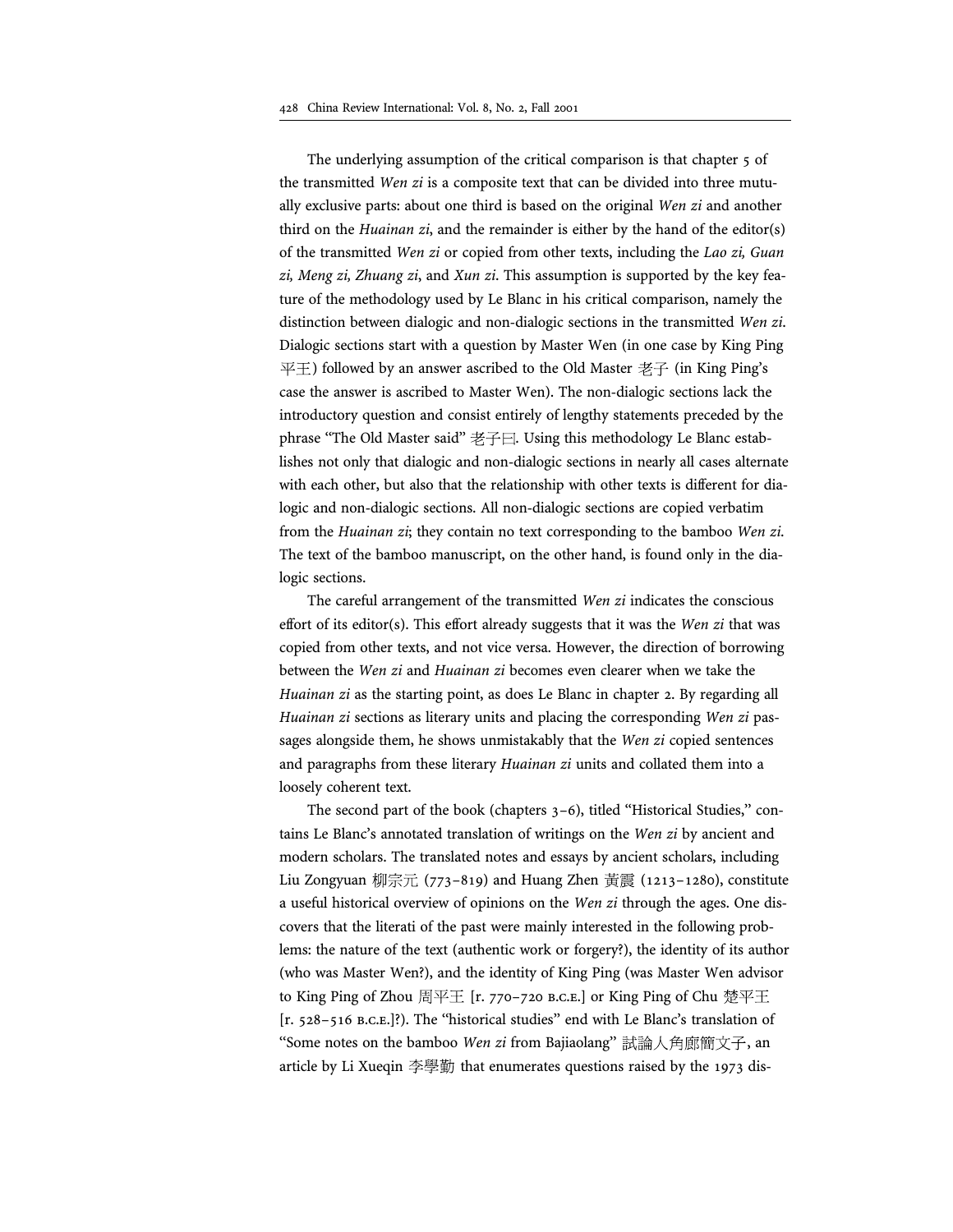covery and proposes new paths for research made possible by the official publication of this discovery in 1995.

Some critical remarks can be made concerning Le Blanc's treatment of the original Wen zi. According to Le Blanc, the initial creation of the original Wen zi took place ''possiblement'' in the sixth century b.c.e. (p. xiii), while the unearthed version of this text also dates from the pre-Qin era (p. 2). These datings are rather vague. The (tentative) overall dating of the original Wen zi is based neither on the Ding County discovery nor on clues in other pre-Qin texts, but rather on a statement by Ban Gu 班固 (32–92) in his *Book of the Han* 漢書, which attributes the Wen zi to a disciple of the Old Master, the patriarch of Taoism, who was thought to have lived during the sixth century b.c.e. For his dating of the unearthed bamboo manuscript, Le Blanc simply follows "plusieurs exégètes" without offering exact references or explaining their reasons for a pre-Qin dating of the manuscript. Thus, the reader is left wondering why the text could not have been copied onto the slips during the 166 years that bridge the beginning of the Qin (221 b.c.e.) and the burial of the manuscript  $(55 B.C.E.).$ 

A more problematic issue, however, is Le Blanc's claim that none of the parallel texts of the transmitted Wen zi and Huainan zi (i.e., the non-dialogic sections) appears in the unearthed bamboo *Wen zi* (p. xi), which suggests that there is no relationship between the bamboo Wen zi and the Huainan zi. This has recently been challenged by Ho Che Wah 何志華, who has showed that the text on bamboo slip 0198 of the unearthed Wen zi actually does correspond to one of the non-dialogic sections of Wen  $zi$  5 and, as a consequence, also to the Huainan zi. Ho furthermore has pointed out that the text on slips 1181, 0792, 2376, and 2252 is found in the dialogic sections of Wen  $zi$  5, also corresponds to the Huainan zi.<sup>1</sup> Ho's textual analysis thus shows that a relationship between the bamboo Wen zi and the Huainan zi indeed exists. Based on this analysis, Ho concludes that the bamboo Wen zi may have been based on the Huainan zi, just as the transmitted Wen zi is. This conclusion, though not supported by many scholars, is certainly worth more investigation.

The remarks above should not distract the reader from the fact that Le Wen zi à la lumière de l'histoire et de l'archéologie is an important contribution to the studies in this field. It is the first monograph in a Western language devoted to the Wen zi in more than twenty-five years and contains the first French translation of a Wen zi chapter since the end of the nineteenth century.<sup>2</sup> That the academic world (outside China and Japan, where the 1973 discovery led to a proliferation of scholarly articles) had to wait decades for this new study indicates how strongly scholars still adhere to the idea of the Wen zi as an uninteresting forgery and how reluctant they are to tackle the problems involved with this text. Le Blanc's study shows that this reluctance is undue, for the Wen zi is